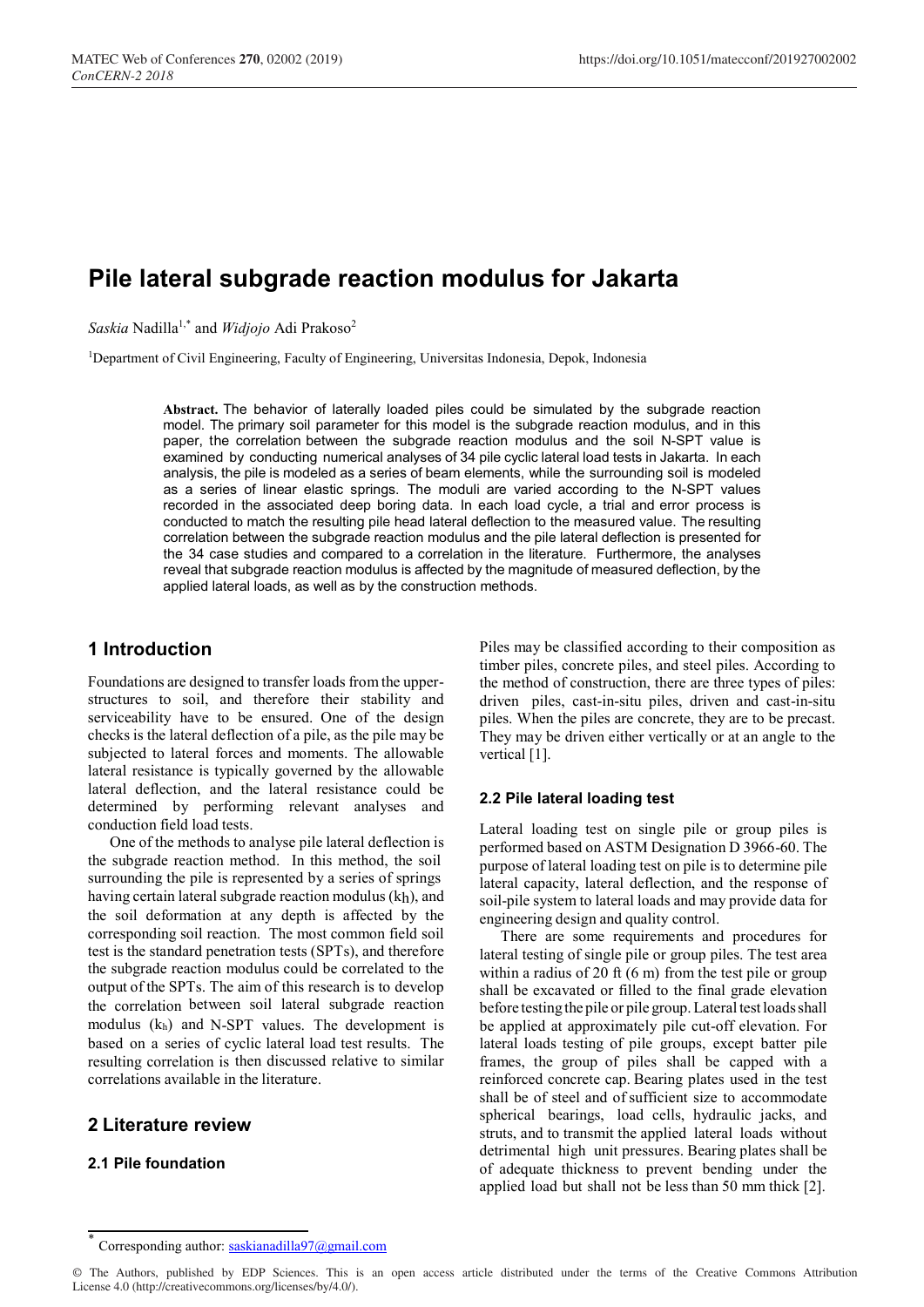The maximum lateral load applied on testing is 200% of the proposed lateral design load of the single pile or pile group. Loading procedures of the test is differentiated as standard loading, loading in excess of standard test load, cyclic loading, surge loading, reverse loading, reciprocal loading, loading to specified total lateral movement, and combined loading.

| Percentage<br>of Design<br>Load (%) | Load<br>Duration<br>(minute) | Percentage<br>of Design<br>Load $(\% )$ | Load<br>Duration<br>(minute) |
|-------------------------------------|------------------------------|-----------------------------------------|------------------------------|
| 0                                   | 10                           | 75                                      | 10                           |
| 25                                  | 10                           | 0                                       | 10                           |
| 50                                  | 10                           | 50                                      | 10                           |
| 25                                  | 10                           | 100                                     | 10                           |
| $\boldsymbol{0}$                    | 10                           | 150                                     | 10                           |
| 50                                  | 10                           | 170                                     | 20                           |
| 75                                  | 15                           | 180                                     | 20                           |
| 100                                 | 20                           | 190                                     | 20                           |
| 50                                  | 10                           | 200                                     | 60                           |
| $\boldsymbol{0}$                    | 10                           | 150                                     | 10                           |
| 50                                  | 10                           | 100                                     | 10                           |
| 100                                 | 10                           | 50                                      | 10                           |
| 125                                 | 20                           | 0                                       | .                            |
| 150                                 | 20                           |                                         |                              |

**Table 1.** Standard loading procedures.

### **2.3 Lateral loading on pile**

Lateral loading analysis on pile is developed from Finite Difference Method (FDM) by Howe (1955), Matlock-Reese (1960) and Bowles (1968). Matlock and Reese (1956) used FDM to develop non-dimensional curve to calculate maximum deflection and bending moment at pile head. Non-dimensional curve then developed with various soil moduli. The analysis of laterally loaded single piles are based on some assumptions: the laterally loaded pile behaves as an elastic member and the supporting soil behaves as an ideal elastic material, the theory of subgrade reaction is applicable, and there is no axial load [1]. If the assumption of linear behaviour is introduced for the pile, and if deflections remain small relative to the pile dimensions, the principle of superposition may be employed [3].

One of the method in analysing the behaviour of pile on lateral loading is p-y method. The p-y method models the foundation using two-dimensional finite difference analysis. It divides the foundation into *n* intervals with a node at the end of each interval, and the soil as a series of nonlinear "springs" located at each node. The flexural rigidity of each interval is defined by the appropriate EI, and the load-deformation properties of each spring is defined by a p-y curve. The curve expressed in the form of p-y curves, where p is the lateral soil resistance per unit length of the foundation and y is the lateral deflection. The p-y curve for a particular point on a foundation depends on many factors, including soil type, type of loading, foundation diameter and cross-sectional shape, coefficient of friction between foundation and soil, depth below the ground surface, foundation construction methods, and group interaction effects [1].

#### **2.4 Subgrade reaction modulus**

The modulus of subgrade reaction is a conceptual relationship between soil pressure and deflection that is widely used in the structural analysis of foundation members. Basic equation of subgrade reaction modulus is [5]:

$$
k_s = \frac{q}{\delta} \tag{1}
$$

q is known as soil reaction per unit length and  $\delta$  as pile deflection. The coefficient  $ks$  units in force per length cube. Plots of q versus  $\delta$  from load tests give curves of the type qualitatively shown in Fig.1 as bellow:



**Fig. 1.** Determination of Subgrade Reaction Modulus

There are many factors that have an influence on the value of subgrade reaction modulus. The most important factors are pile width or diameter, soil properties, nature and magnitude of loading, the flexural stiffness EI of the pile material. It is well-known quantitively that subgrade reaction modulus varies with soil properties [1].

# **3 Research method**

### **3.1 Loading test data**

The load test data used in this research consists of eleven (11) data sets from laterally loaded 0.45 m and 0.50 m in diameter driven piles, three (3) data sets from laterally loaded 1.0 m and 1.2 m in diameter driven piles, and twenty (20) data sets from laterally loaded 0.8 m to 1.2 m in diameter bored piles. The first group is taken from three (3) project locations, while the second group is taken from a project location. The bored pile data sets were taken from seven (7) project locations. In each project location, a series of borings containing N-SPT values were available. All locations are in Jakarta.

The lateral load tests were performed based on ASTM D 3966-07 (ASTM 2007). The maximum lateral load applied during tests was 200% of the design lateral design resistance. Each load test was conducted as follows: cycle I: 50% of design resistance, cycle II: 100% of design resistance, cycle III: 150% of design resistance, and cycle IV: 200% of design resistance. The test condition is free-head condition, and lateral test load was applied at approximately cut-off elevation. The lateral deflection was measured at the elevation as the applied load. It is noted that all test results show non-linear lateral load – lateral deflection behaviour.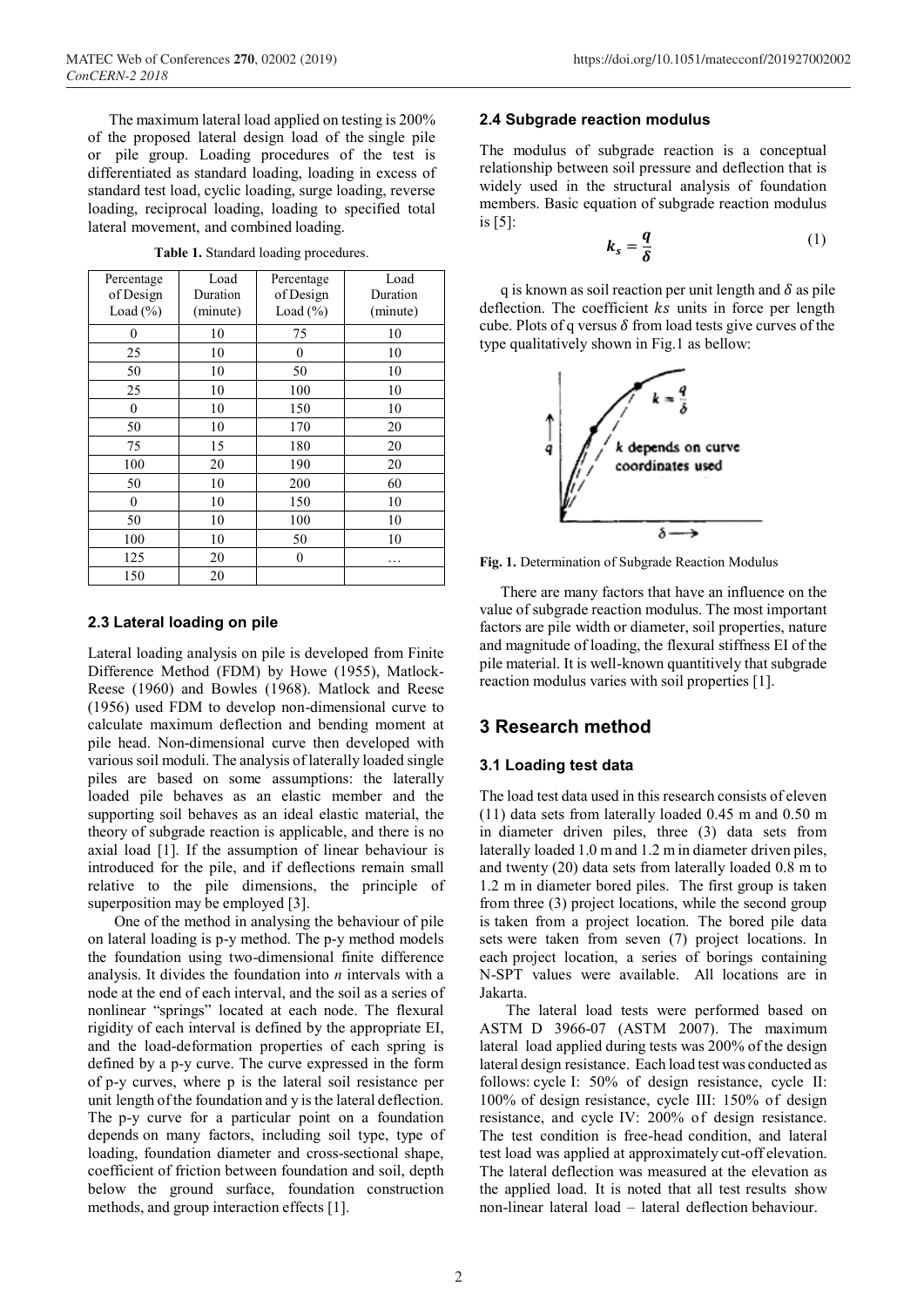#### **3.1 Numerical model**

In this paper, a laterally loaded pile is numerically modelled as a series of 1.0 m long elastic beam elements, while the surrounding soil is represented as a series of elastic springs perpendicular to the beam at the 1.0 m interval nodes. As the test condition was free-head, no structural lateral supports were provided for the beam model. The conceptual model is shown as Fig. 2.

The stiffness of elastic springs or the subgrade reaction modulus varied with depth, in accordance to the actual N-SPT value distribution with depth reported in the soil investigation reports. It is highlighted that the actual lateral load – lateral deflection behaviour was non-linear, while that the spring model is linear elastic. To bridge this different fundamental behaviour, the subgrade reaction modulus would be determined for each load cycle, with a total of four (4) load cycles for each pile. As suggested by Fig. 1, the modulus would decrease with an increase in applied lateral load.

The correlation between subgrade reaction modulus  $k_h$  (in unit of MN/m<sup>3</sup>) and N-SPT is shown as follows:

$$
k_h = x. N_{SPT} \tag{2}
$$

Equation (2) shows that the correlation between  $k_h$  and N-SPT is assumed to be linear. In each load cycle, a trial and error process to define for the  $x$  coefficient is conducted to match the resulting pile head lateral deflection to the measured value. The tolerated error in the trial and error process is 0.0005%.



**Fig. 2.** Numerical Model of Laterally Loaded Piles

### **4 Result and analysis**

The value of  $x$  coefficient for each cyclic loading of bored and driven piles analysed in this study is shown in the table 2.

#### **4.1 Driven piles: 430 mm and 500 mm**

Figure 3 shows the four-cycle results for eleven (11) 0.45 m and 0.50 m in diameter driven piles from three (3) project locations. Some details are provided in Table 2. It can be seen that the correlation tends to decrease as the lateral deflection increases. The result of regression analysis is shown on the figure 3, and the  $\mathbb{R}^2$  value is 0.76 indicating relatively good correlation. The correlation average and minimum values for lateral deflection 10 mm  $\pm$  1 mm is 10.16 and 7.19, respectively, while the regression analysis given the correlation value of 11.82. The overall minimum value is 4.76 for a pile lateral deflection of 20 mm.

#### **4.2 Pre-bored driven piles: 1.0 m and 1.2 m**

Figure 4 shows the four-cycle results for three (3) 1.0 m and 1.2 m in diameter pre-bored driven piles from one (1) project location. Some details are provided in Table 2. It can be seen that the correlation tends to decrease as the lateral deflection increases. The result of regression analysis is shown on the figure 4, and the  $\mathbb{R}^2$ value is 0.89 indicating relatively good correlation. The correlation average and minimum values for lateral deflection 10 mm  $\pm$  1 mm is 1.62 and 1.48, respectively, while the regression analysis given the correlation value of 1.68. The overall minimum value is 0.82 for a pile lateral deflection of about 21 mm.

#### **4.3 Bored piles: 1.0 m - 1.2 m**

Figure 5 shows the four-cycle results for twenty (20) 0.8 m to 1.2 m in diameter bored piles from seven (7) project locations. Some details are provided in Table 2. It can be seen that the correlation tends to decrease as the lateral deflection increases. The result of regression analysis is shown on the figure 5, and the  $R^2$  value is 0.70 indicating relatively good correlation. The correlation average and minimum values for lateral deflection 10  $mm \pm 1$  mm is 3.73 and 2.39, respectively, while the regression analysis given the correlation value of 3.28. The overall minimum value is 0.93 for a pile lateral deflection of about 23 mm.

**Table 2.** Coefficient value of each cyclic loading

| <b>Type of Pile</b> | Pile          | <b>Diameter</b><br>(mm) | Coefficient $(MN/m3)$ |                 |              |                 |
|---------------------|---------------|-------------------------|-----------------------|-----------------|--------------|-----------------|
|                     |               |                         | <b>Cycle I</b>        | <b>Cycle II</b> | $C$ vcle III | <b>Cycle IV</b> |
| Bored               | $WA - BP.154$ | 1000                    | 15.97                 | 7.81            | 6.25         | 4.05            |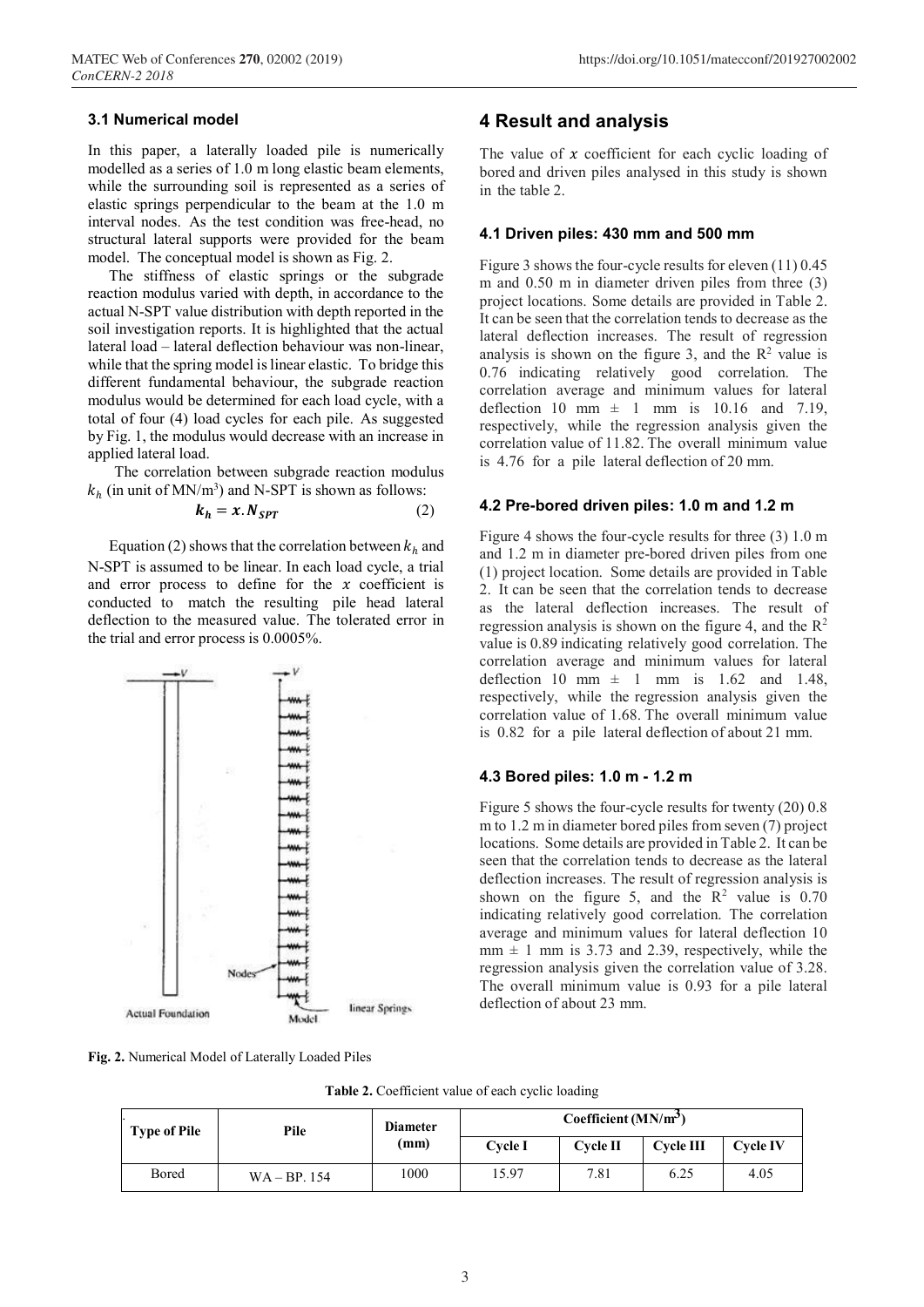| <b>Type of Pile</b> | Pile              | <b>Diameter</b><br>(mm) | Coefficient ( $MN/m3$ ) |          |           |                          |
|---------------------|-------------------|-------------------------|-------------------------|----------|-----------|--------------------------|
|                     |                   |                         | Cycle I                 | Cycle II | Cycle III | <b>Cycle IV</b>          |
| Bored               | WA-BP. 198        | 800                     | 48.46                   | 36.25    | 24.61     | 17.92                    |
| Bored               | $WA - BP.338$     | 800                     | 16.42                   | 7.70     | 4.42      | 1.17                     |
| Bored               | $WA - BP.130$     | 1000                    | 28.25                   | 17.66    | 14.25     | 9.25                     |
| Bored               | $WA - BP. 6.051$  | 1000                    | 5.68                    | 4.70     | 3.55      | 2.43                     |
| Bored               | $WA - BP. 6.135$  | 1000                    | 16.73                   | 11.91    | 9.19      | 3.49                     |
| Bored               | $WA - BP. 5.55$   | 1000                    | 7.95                    | 5.28     | 3.54      | 2.39                     |
| Bored               | $WA - BP. 5.262$  | 1000                    | 49.72                   | 13.11    | 11.32     | 8.00                     |
| Bored               | $WA - BP. 7.164$  | 1000                    | 36.16                   | 45.45    | 17.33     | 4.95                     |
| Bored               | $WA - BP.7.082$   | 1000                    | 30.15                   | 16.85    | 11.20     | 4.43                     |
| Bored               | $WA - BP. 4.117$  | 1000                    | 27.10                   | 16.66    | 14.17     | 9.75                     |
| Bored               | $WA - BP. 3.160$  | 1000                    | 23.95                   | 11.78    | 6.86      | 3.75                     |
| Bored               | Her. - BP. 71     | 1000                    | 24.48                   | 6.17     | 2.73      | 2.14                     |
| Bored               | $Her. - BP.42$    | 1200                    | 8.46                    | 4.21     | 1.62      | 0.93                     |
| Bored               | RNIO - BP. 98 RNI | 1000                    | 16.00                   | 5.71     | 4.66      | 3.78                     |
| Bored               | $OcO - VL.1$      | 1000                    | 13.76                   | 6.70     | 4.86      | $\overline{\phantom{a}}$ |
| Driven              | $PDH - H-1/6$     | 450                     | 33.78                   | 21.12    | 13.09     | 7.19                     |
| Bored               | $GH - BP.51$      | 800                     | 94.34                   | 3.56     | 3.23      | 2.56                     |
| Driven              | $SPC - 783$       | 500                     | 51.02                   | 42.10    | 29.00     | 14.29                    |
| Driven              | $TA - TP.210$     | 450                     | 111.25                  | 70.41    | 55.56     | 12.55                    |
| Driven              | $TA - TP.193$     | 450                     | 12.59                   | 12.78    | 11.83     | 7.95                     |
| Driven              | $TA - TP.350$     | 450                     | 49.38                   | 14.19    | 8.13      | $\overline{\phantom{a}}$ |
| Bored               | BHMKG-BP.20       | 800                     | 7.15                    | 8.46     | 5.54      | 2.82                     |
| Bored               | $MO - TP.5$       | $800\,$                 | 12.85                   | 8.82     | 7.64      | 4.26                     |
| Bored               | $MO - TP.64$      | 800                     | 79.78                   | 23.55    | 25.33     | 19.96                    |
| Driven              | $SPC - 27S$       | 500                     | 107.99                  | 59.60    | 49.95     | 28.30                    |
| Driven              | $SPC - 98S TP.3$  | 500                     | 30.59                   | 19.59    | 12.60     | 8.40                     |
| Driven              | SPC - .98S TP.4   | 500                     | 24.41                   | 13.96    | 9.10      | 4.77                     |
| Driven              | $SPC - 126$       | 500                     | 53.81                   | 36.07    | 26.54     | 19.44                    |
| Driven              | $SPC - 556$       | 500                     | 107.99                  | 45.77    | 32.30     | 15.50                    |
| Driven              | $SPC - 708$       | 500                     | 62.04                   | 32.82    | 20.98     | 13.98                    |
| Driven              | $LRTJ - 239$      | 1200                    | 4.69                    | 2.49     | 2.71      | 2.11                     |
| Driven              | $LRTJ-339$        | 1000                    | 3.91                    | 2.81     | 2.42      | 1.77                     |
| Driven              | $LRTJ - 380$      | 1200                    | 5.23                    | 2.67     | 1.24      | 0.69                     |

### **4.3 Discussions**

The correlation for 0.45 m and 0.50 m in diameter driven piles appear to be the highest, followed by that for 0.8  $m - 1.2$  m in diameter bored piles and that for 1.0 m and

1.2 m in diameter pre-bored driven piles. All these indicate the influence of construction methods on the correlations. However, for pre-bored driven piles and bored piles with comparable diameters at relatively large lateral deflection, the correlation is about the same.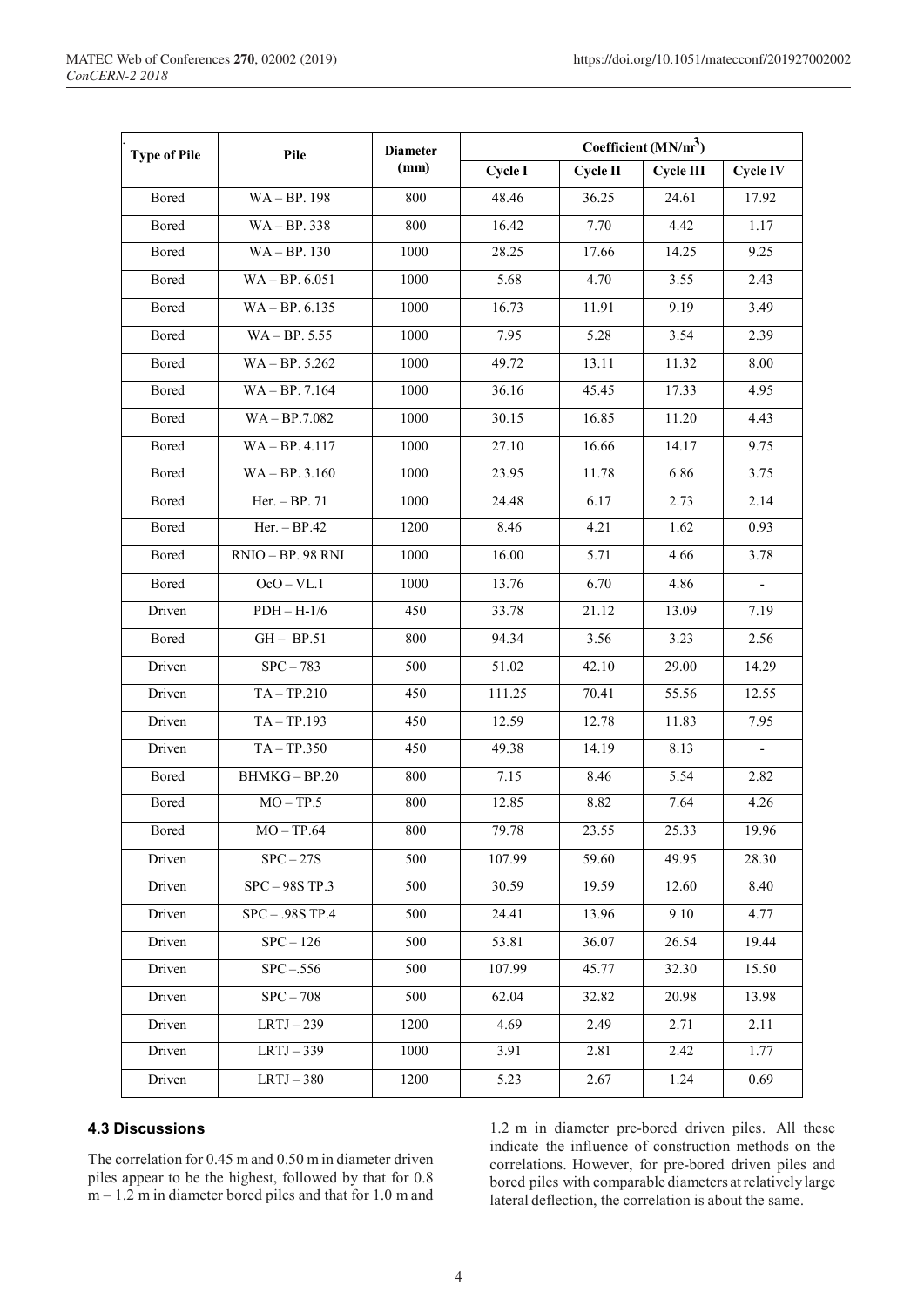These correlations tend to greater than those in the literature. For example, OCDI (2002) shows the median value of similar correlation of 2.0 for driven piles. This correlation would provide a relatively conservative design for allowable lateral pile resistance.



**Fig. 3.** Correlation between Coefficient Factor and Calculated Lateral Deflection for Driven Piles



**Fig. 4.** Correlation between Coefficient Factor and Calculated Lateral Deflection for Large Diameter Pre-bored Driven Piles



**Fig. 5.** Correlation between Coefficient Factor and Calculated Lateral Deflection for Large Diameter Bored Piles

# **4 Conclusions**

The behaviour of laterally loaded piles could be simulated by subgrade reaction model. In this paper, the soil N-SPT value was examined by conducting numerical analyses of 34 pile cyclic lateral load tests in Jakarta. Eleven 0.45 m and 0.50 m in diameter driven piles, three 1.0 m and 1.2 m in diameter prebored driven piles, as well as twenty  $0.8 \text{ m} - 1.2 \text{ m}$  in diameter bored piles in eleven project locations were considered.

In the examination process, the pile was modelled as a series of beam elements, while the surrounding soil was modelled as a series of linear elastic springs. The moduli were varied according to the distribution of N-SPT values recorded in the associated deep boring data. In each load cycle, trial and error process were conducted to match the resulting pile head lateral deflection to the measured value.

The correlation in general tended to decrease as the lateral deflection increased. The results of regression analysis indicated relatively good correlations. The correlation for 0.45 m and 0.50 m in diameter driven piles appear to be the highest, followed by that for  $0.8$  m  $-1.2$  m in diameter bored piles and that for 1.0 m and 1.2 m in diameter pre-bored driven piles. However, for pre-bored driven piles and bored piles with comparable diameters at relatively large lateral deflection, the correlation is about the same. All these indicate the influence of construction methods (driven piles versus pre-bored driven and bored piles) on the correlations defined in this study.

The authors gratefully acknowledge the part support provided through the research grant PUPT by Minister of Research, Technology, and Higher Education through Universitas Indonesia under the contract No 513/UN2.R3.1/HKP.05.00/2018.